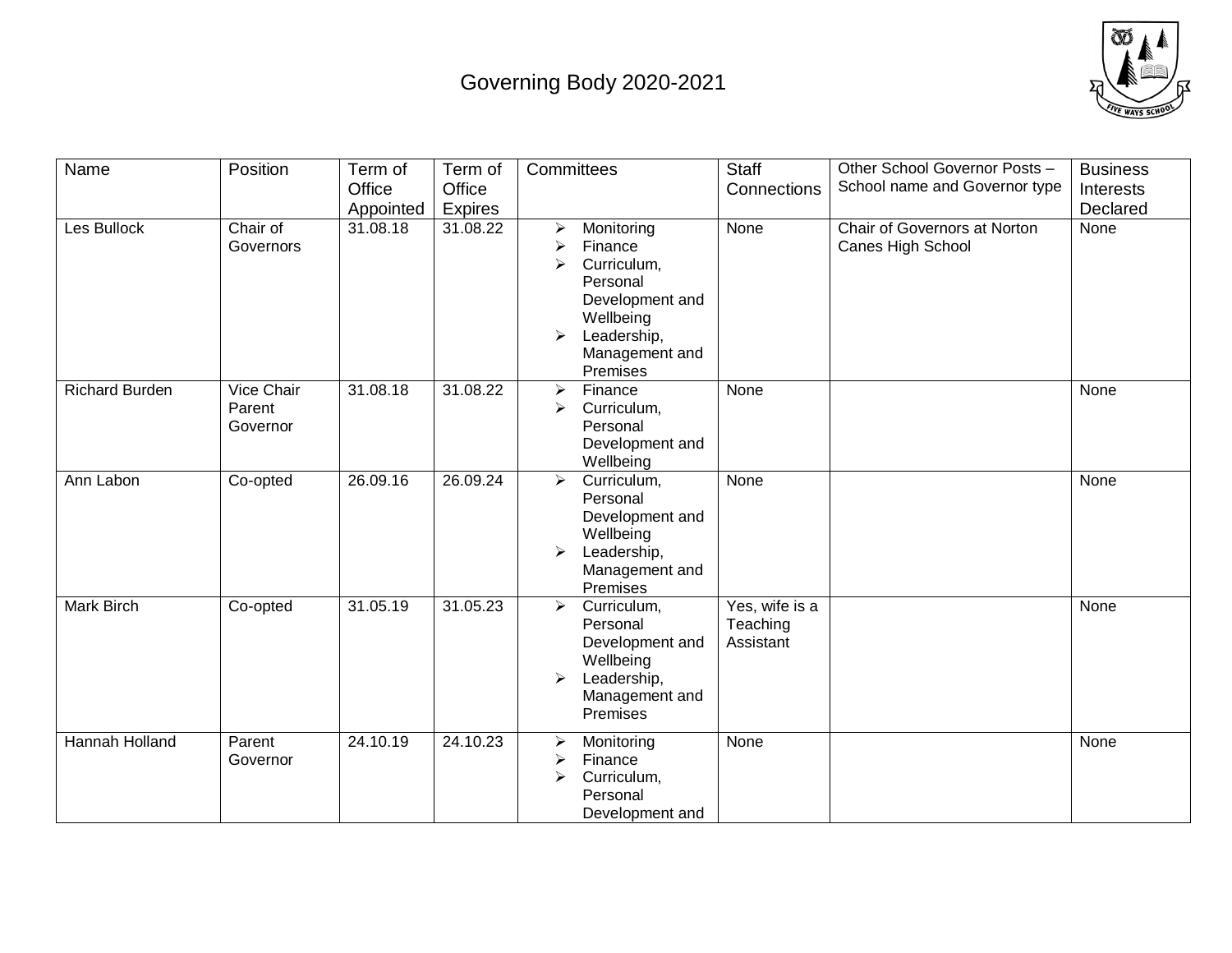|                       |                                                 |          |          | Wellbeing                                                                                                                                                                                                     |      |                       |      |
|-----------------------|-------------------------------------------------|----------|----------|---------------------------------------------------------------------------------------------------------------------------------------------------------------------------------------------------------------|------|-----------------------|------|
| Amy Rowsell           | Parent<br>Governor                              | 24.10.19 | 24.10.23 | $\blacktriangleright$<br>Monitoring<br>Curriculum,<br>$\blacktriangleright$<br>Personal<br>Development and<br>Wellbeing<br>$\blacktriangleright$<br>Leadership,<br>Management and<br>Premises                 | None |                       | None |
| Kim Cole              | Parent<br>Governor                              | 23.11.20 | 23.11.24 | $\blacktriangleright$<br>Monitoring<br>$\blacktriangleright$<br>Finance                                                                                                                                       | None |                       | None |
| <b>Helen Darby</b>    | <b>Staff Governor</b>                           | 23.11.20 | 23.11.24 | Curriculum,<br>$\blacktriangleright$<br>Personal<br>Development and<br>Wellbeing                                                                                                                              | None |                       | None |
| <b>Wendy Russell</b>  | <b>Staff Governor</b><br>/ Co-Opted<br>Governor | 31.05.19 | 31.05.23 | Finance<br>➤<br>Leadership,<br>$\blacktriangleright$<br>Management and<br>Premises                                                                                                                            | None |                       | None |
| <b>Declan Farrell</b> | Associate<br>Governor                           | 23.11.20 | 22.11.24 | tbc                                                                                                                                                                                                           | None | Kingsmead High School | None |
| Rachel Mander         | Headteacher                                     |          |          | Monitoring<br>➤<br>Finance<br>$\blacktriangleright$<br>Curriculum,<br>$\blacktriangleright$<br>Personal<br>Development and<br>Wellbeing<br>Leadership,<br>$\blacktriangleright$<br>Management and<br>Premises | None |                       | None |
| Sue Fuller            | Deputy<br>Headteacher                           |          |          | $\blacktriangleright$<br>Monitoring<br>Finance<br>➤<br>Curriculum,<br>$\blacktriangleright$<br>Personal<br>Development and<br>Wellbeing<br>Leadership,<br>$\blacktriangleright$<br>Management and<br>Premises | None |                       | None |